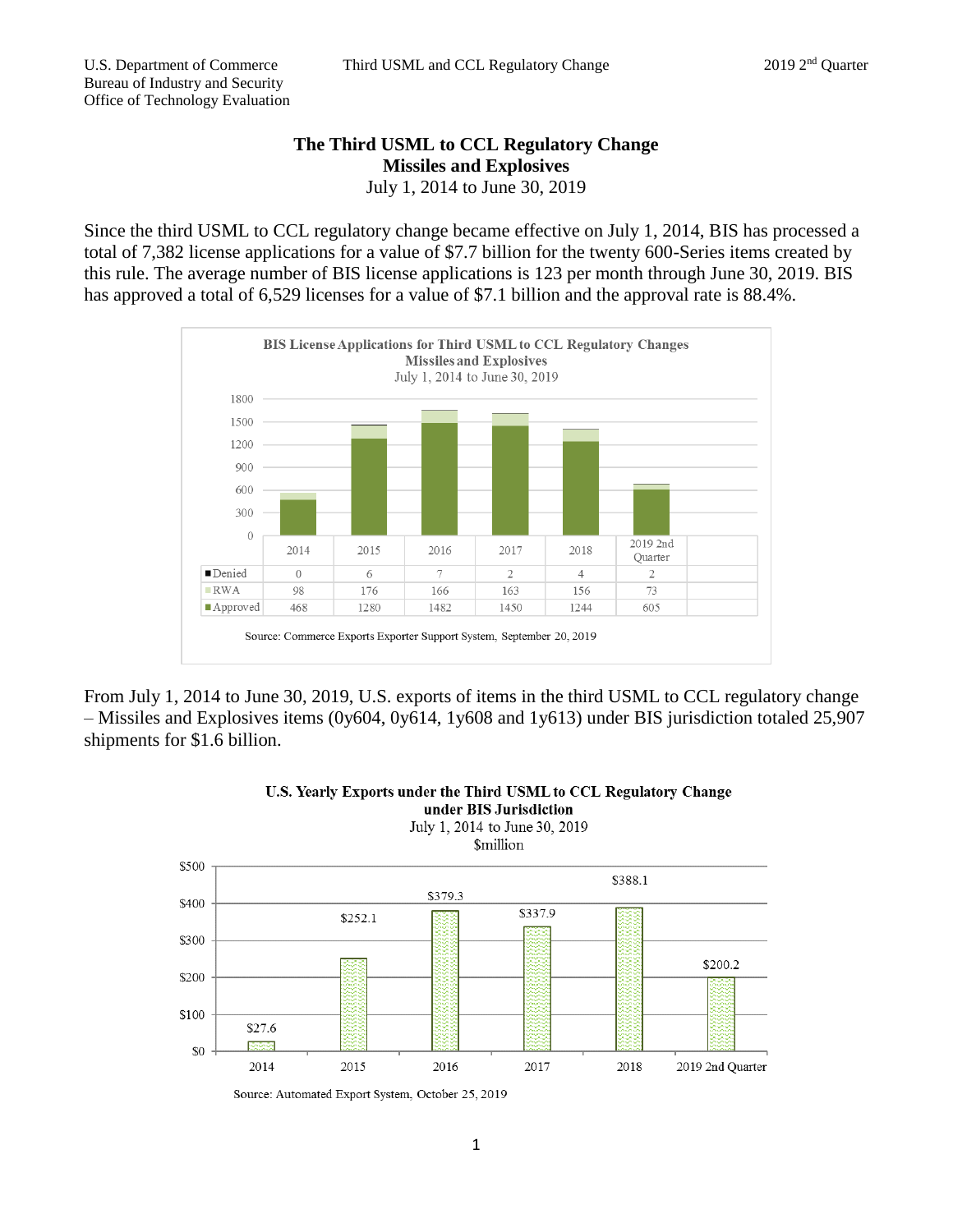

Source: Automated Export System, October 25 19, 2019

|                                                                     | The Third USML to CCL Regulatory Change-Missiles and Explosives |                                                   |                               |                  |
|---------------------------------------------------------------------|-----------------------------------------------------------------|---------------------------------------------------|-------------------------------|------------------|
| Top 15 Destinations of U.S. Exports under BIS Jurisdiction by Value |                                                                 |                                                   |                               |                  |
| July 1, 2014 to June 30, 2019                                       |                                                                 |                                                   |                               |                  |
|                                                                     |                                                                 | % of Total                                        | Value                         |                  |
| Country                                                             | <b>Shipment Count</b>                                           | Shipment Count                                    | <b><i><u>Smillion</u></i></b> | % of Total Value |
| Japan                                                               | 2,264                                                           | 8.7%                                              | \$269.0                       | 17.0%            |
| United Kingdom                                                      | 3,776                                                           | 14.6%                                             | \$205.8                       | 13.0%            |
| Mexico                                                              | 2,852                                                           | 11.0%                                             | \$122.3                       | 7.7%             |
| Israel                                                              | 1,335                                                           | 5.2%                                              | \$121.5                       | 7.7%             |
| Germany                                                             | 2,065                                                           | 8.0%                                              | \$103.0                       | 6.5%             |
| Australia                                                           | 897                                                             | 3.5%                                              | \$99.9                        | 6.3%             |
| Turkey                                                              | 297                                                             | 1.1%                                              | \$71.3                        | 4.5%             |
| <b>United Arab Emirates</b>                                         | 275                                                             | 1.1%                                              | \$64.9                        | 4.1%             |
| Saudi Arabia                                                        | 328                                                             | 1.3%                                              | \$61.3                        | 3.9%             |
| South Korea                                                         | 643                                                             | 2.5%                                              | \$49.5                        | 3.1%             |
| Canada                                                              | 2,708                                                           | 10.5%                                             | \$42.7                        | 2.7%             |
| Italy                                                               | 262                                                             | 1.0%                                              | \$39.4                        | 2.5%             |
| Netherlands                                                         | 424                                                             | 1.6%                                              | \$31.2                        | 2.0%             |
| Taiwan                                                              | 188                                                             | 0.7%                                              | \$29.9                        | 1.9%             |
| Greece                                                              | 222                                                             | 0.9%                                              | \$19.1                        | 1.2%             |
| Top 15 Total                                                        | 18,536                                                          |                                                   | \$1,330.8                     |                  |
| Top 15 Total/                                                       |                                                                 |                                                   |                               |                  |
| <b>Grand Total</b>                                                  |                                                                 | 71.5%                                             |                               | 84.0%            |
| <b>Grand Total</b>                                                  | 25,907                                                          |                                                   | \$1,585.1                     |                  |
|                                                                     |                                                                 | Source: Automated Export System, October 25, 2019 |                               |                  |